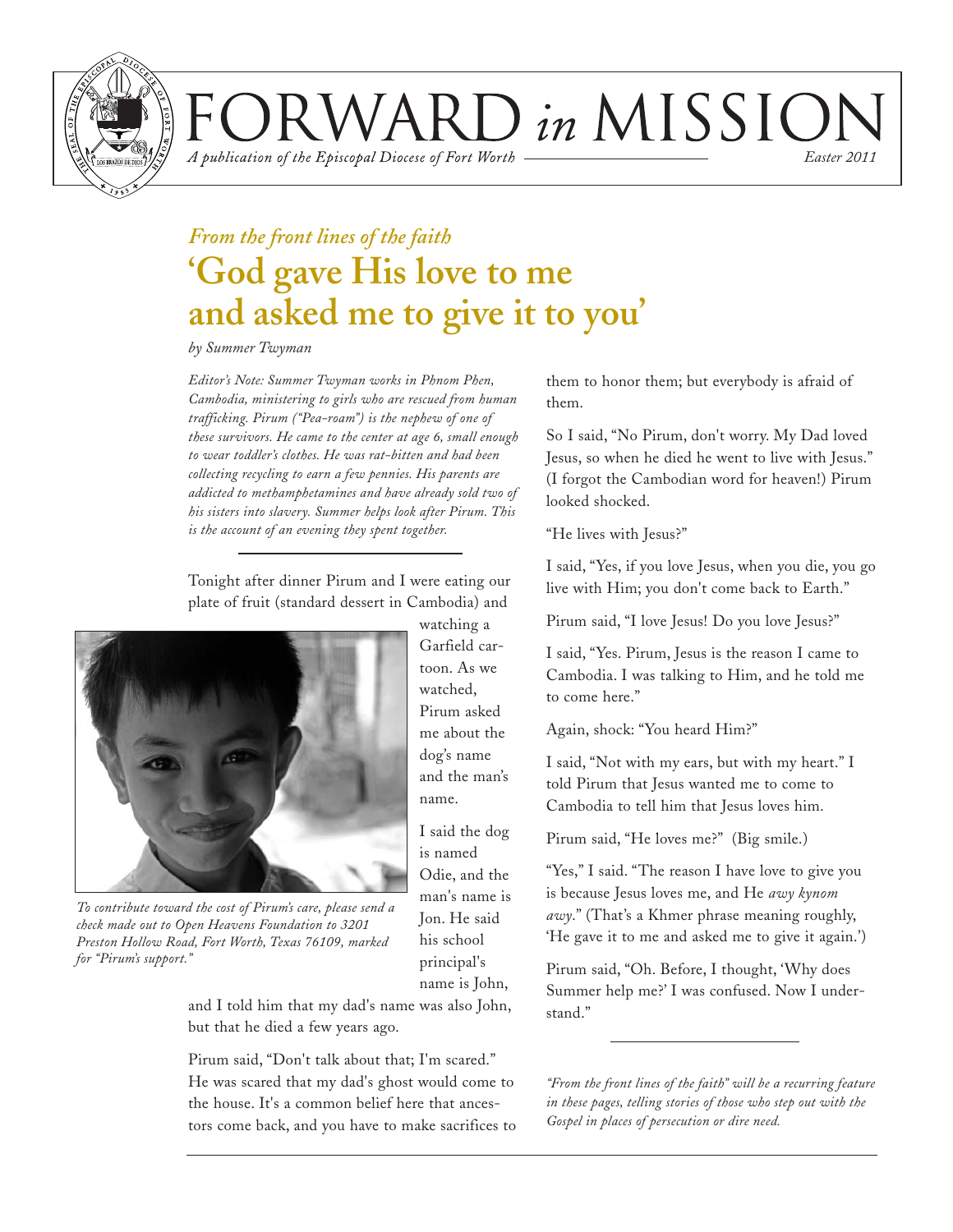# **New diocesan curates assigned**



**Deacon Mark Polley** & **Deacon Alan Horton** Ordained March 19, 2011 St. Vincent's Cathedral

Starting July 1, two new diocesan curates will begin ministry. Deacon Mark Polley and Deacon Alan Horton were ordained in March and will graduate from Nashotah House Seminary in May. Deacon Polley has been assigned to serve his curacy at Christ the Redeemer Church in Fort Worth, while Deacon Horton will serve at St. Peter & St. Paul Church in Arlington. Both are expected to be ordained to the priesthood in early autumn.

#### **REMEMBERED: The Rev. Canon Billie R. Boyd**,

the first priest licensed by Bishop Davies after the

formation of the Episcopal Diocese of Fort Worth in 1983, died March 3, 2011. Canon Boyd was chaplain to the retired clergy during his own retirement and a good friend to the diocesan staff. His Requiem Mass was celebrated



at the Church of the Holy Apostles in Fort Worth.

#### **RECTORS INSTALLED:**

Five parishes have called new rectors in recent months. The priests and their parishes are:

**Fr. Jonathan Duncan** • Holy Comforter, Cleburne

**Fr. John Jordan** • St. Laurence, Grapevine

**Fr. Darryl Pigeon** • All Saints', Fort Worth

**Fr. Andy Powell** • St. Andrew's, Grand Prairie

**Fr. Zeke Rogers** • St. Gregory's, Mansfield

Fr. Pigeon continues to serve at St. Michael's in Richland Hills, as well as at All Saints'. Fr. Powell is new to the diocese; he has previously served churches in Midland and in Monroe, La.





*Above left: Fr. John Jordan greets his family during the service of institution. His dad, Fr. Terry Jordan, preached the sermon.*

*Above right: Fr. Zeke Rogers is presented with a Bible by his wife, Adeline, as a symbol that the priest is to "preach the Word" to his people.*

#### You are invited to an evening with **The Rt. Rev. Michael Nazir-Ali** former Bishop of Rochester, England Tuesday, May 24, 6:30 - 8:30 p.m. **†** Will Rogers Center, Fort Worth No charge for admission • Parking \$5 See letusholdfast.com We live in an era when nations around the world are losing their Christian identity. Yet Christ's imperative is to "hold fast the profession of our faith." Dr. Michael Nazir-Ali has shared the Gospel around the world despite countless challenges. Come hear firsthand accounts of Christians who hold fast despite persecution. Come and learn to live out the victory over darkness we've already been assured in Christ. **HOLD FAST AN URGENT CALL TO THE WESTERN CHURCH**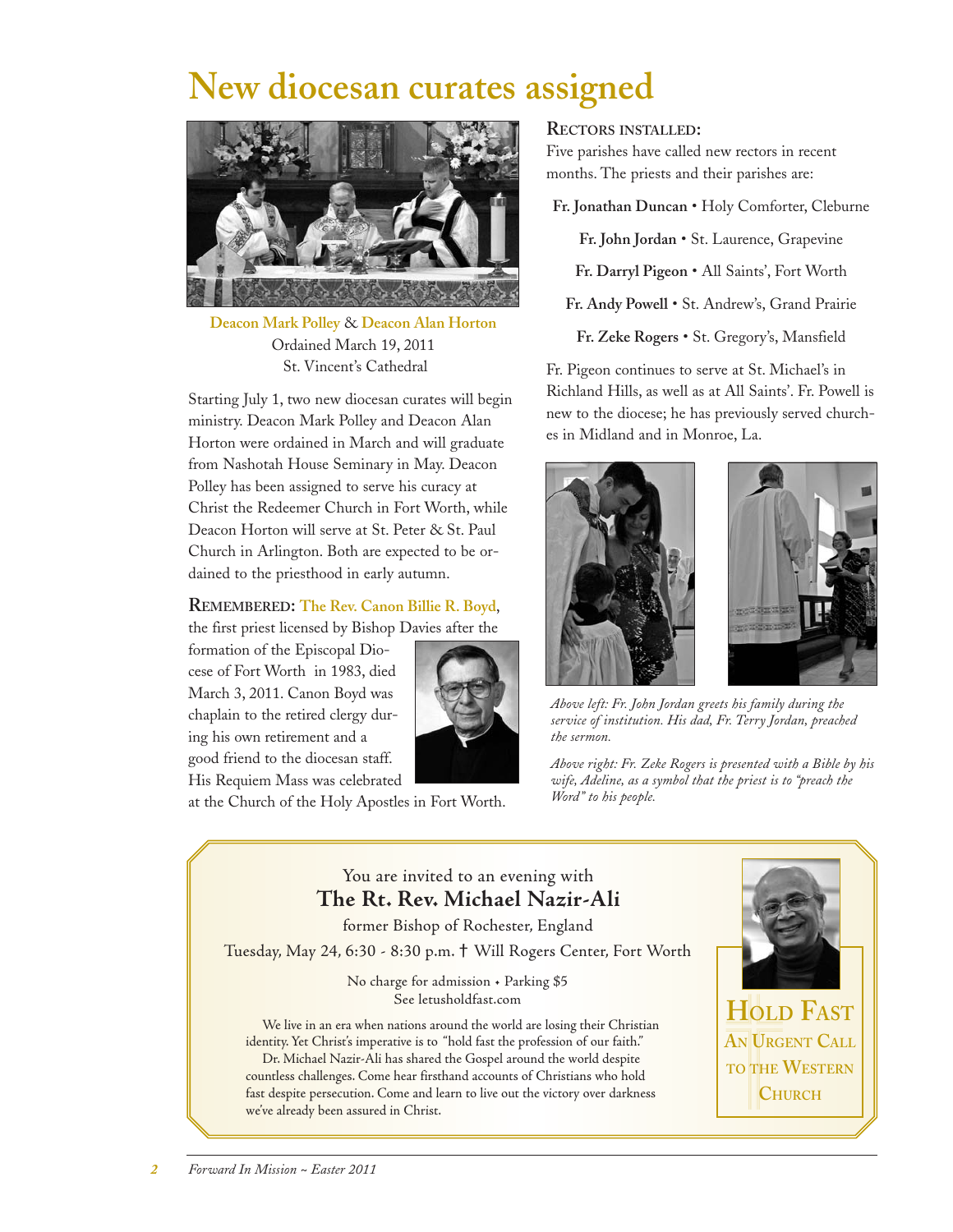## *Anglican Diocese of Northern Mexico* **La Gran Familia ministry grows; mission team forming for summer trip**

#### *by Barbara Hautanen*

A dozen years ago, a little boy came to the house of an American Anglican priest in his Mexican village. The boy needed a meal, a bath, and a place to sleep. The priest – a bachelor – took him in. Today the ministry dubbed "La Gran Familia" (Big Family) provides a Christian home for some 30 children, about half boys and half girls. They live in two houses connected by a playground. They attend parochial and public schools and are members of Cristo Rey Anglican Mission, part of the Diocese of Northern Mexico.

Many of the children come from the nearby Tarahumara Mountains. Pressed by poverty, families abandon children on the streets of Cuauhtémoc, a city of about 100,000. Many are brought to



LGF by the Mexican government's equivalent of Child Protective Services.

Secondary education is not

free in Mexico. Among the general populace, many children are forced to drop out or never even go at all. To help mold LGF children into self-sufficient, productive adult citizens, the diocesan World Mission Committee offers a Sponsora-Child program. It costs \$750 for an individual or church to fund a teen's school fees, medical care, and other expenses for a year. A brochure is available on the World Mission web site, fwworldmission.org.

The success stories are numerous. Minerva Arizmendiz came to LGF at the age of 16 seeking a place to work and put her life back together. She was able to finish high school and go on to graduate from nursing school. She is now a Registered

Nurse working in Cuauhtémoc.

Jorge came to LGF at age 14. His parents had abandoned him in a rental house. With his intelligence and talent for soccer, he quickly found a place at La Gran Familia. He completed high school and now attends classes at the University in Chihuahua City.



There are many more stories like these. God is a good God!

Last summer, La Gran Familia opened a government-sponsored day care center for children ages 1 to 4 whose mothers work in factories or apple orchards. The level of care being provided is extraordinary for Mexico. These children will be able to remain in this loving and supportive environment until they are ready to go to public school. Through this ministry LGF is providing a better start in life for the children and enabling families to stay together.

A mission team is now forming to travel to La Gran Familia June 23-27. We ask you to keep the orphanage and the mission team in your prayers.

Because of our companion relationship with the Anglican Diocese of Northern Mexico, our diocese has pledged to support this ministry. We give thanks and pray God's blessings to all of you for your prayers, presence, and gifts. Without you, La Gran Familia would not have the opportunity to minister to so many.

*Barbara Hautanen chairs the Northern Mexico subcommittee of the diocesan World Mission Committee. If you are interested in the June mission trip, contact her at bhautanen@sves.org.*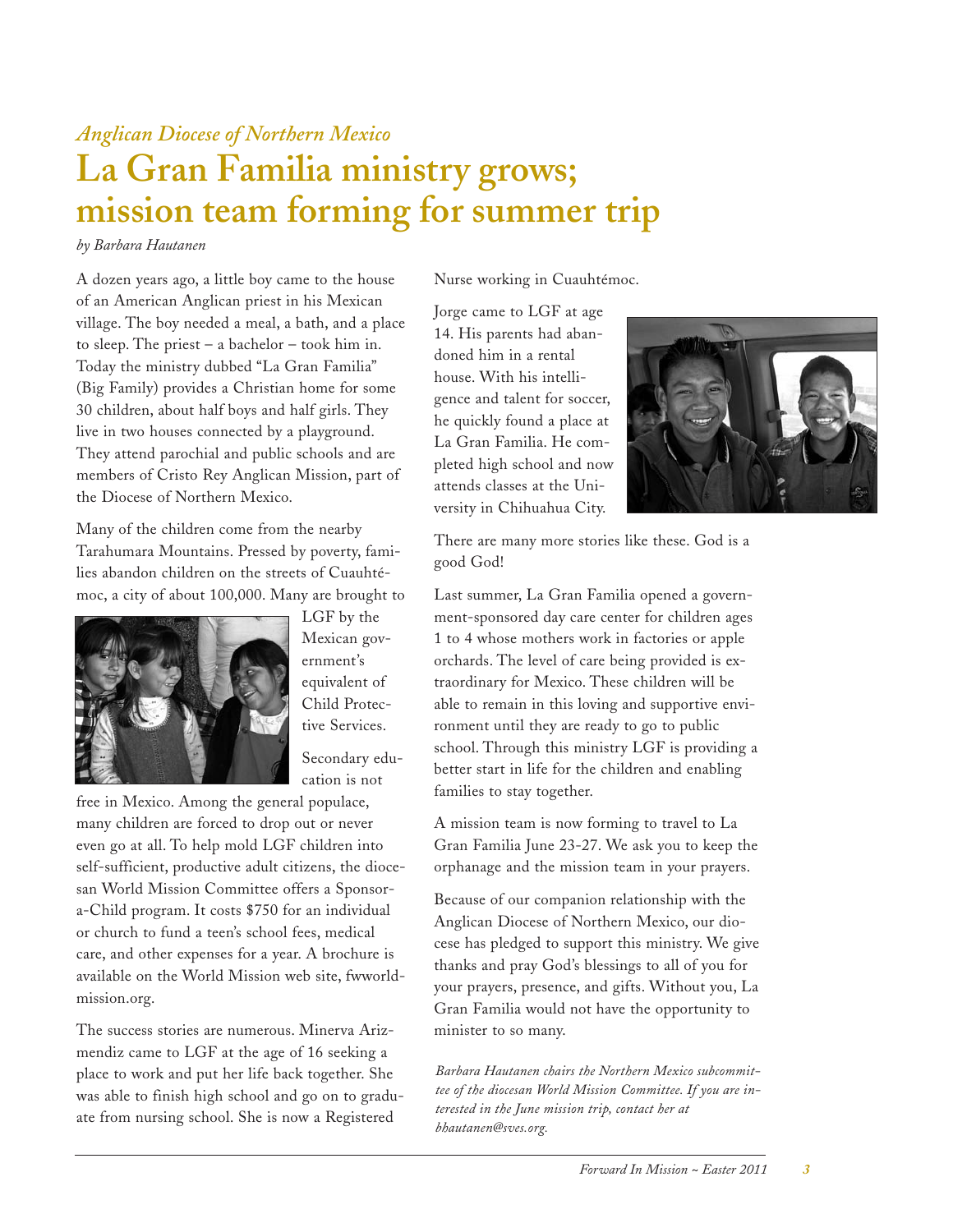# **Around the Diocese**

#### *Youth Ministry Director appointed*

Bishop Iker has appointed Liz Jordan to be the diocese's first Director of Youth Ministry. She is



working working with youth leaders around the diocese to develop and present programs for our young people in grades 7 to 12. You can meet her this summer at Camp Crucis, where she directs the Summer Camp program. Liz is married to Fr. John

Jordan, the rector of St. Laurence Church in Grapevine. They have two young children. Contact her at L.Jordan@fwepiscopal.org.



### **TOURNAMENT ADDS SENIOR FLIGHT FOR 2011**

The 11th Annual Bishop Iker Challenge Golf Tournament will be held Friday, June 3, at Squaw Valley Golf Course in Glen Rose. The format is a four-person scramble. If you need help finding a foursome, your Parish Coordinator can assist you.

This year we will add a Senior Flight. To qualify, all four players on the team must be 60 years of age or older. Tell your Parish Coordinator you want to play in this flight when you turn in the entries for your team.

If you have a business or ministry, consider becoming a Hole Sponsor for \$250 and up. This year's tournament proceeds will provide 40 Camp Crucis summer camp scholarships for youngsters who need financial assistance, plus funding for improvements to the facility.

It's a great day of golf, and a great way to support our diocesan camp in its ministry to our children and grandchildren.

#### *Who doesn't love a quasquicentennial?*

St. Paul's, Gainesville, marked the 125th birthday (AKA the "quasquicentennial") of its church building in August with the blessing of a new chapel dedicated to the Virgin Mary. The chapel is located in Sanders Hall, which adjoins the church, and is appointed with a blue English tapestry and a San Damiano cross, which is associated with the ministry of St. Francis of Assisi. An altar, lectern, pews, and window dressing were added as well. The conversion was directed by Fr. Chuck Hough, the rector of St. Paul's. The chapel was consecrated by Bishop Iker during his annual visitation and is used for weekday Masses.

The church's construction began in May 1884, seven years after the congregation's first meeting. The anniversary celebration took place exactly 125 years *and two days* after the building was dedicated. Among the improvements made in the past century have been the addition of radiators and electric lights. In 2010, members of the youth group repainted the parish hall. Outside, little has changed: St. Paul's remains a prominent feature on Gainesville's bustling main thoroughfare, California Street.

#### *Daughters of the King Annual Assembly*

The diocesan Daughters of the King will hold their 2011 Assembly on Saturday, May 7, beginning at 10 a.m. at the Church of the Holy Comforter in Cleburne. DOK President Dorothy Gregory has asked Bishop Iker to celebrate Mass for the Daughters; Fr. Jonathan Duncan, the rector of Holy Comforter, will present a program. There is a charge of \$10 for continental breakfast and lunch.

#### *Cathedral organist to retire*

Barbara Marquart Burton will be honored on Sunday, May 15, with an evening of music and a reception in thanksgiving for her years of dedicated service. The program begins at St. Vincent's Cathedral, Bedford, at 5:30 p.m. with a half-hour recital by Barbara, to be followed by Choral Evensong and a surprise recital by friends, with the reception following in the parish hall.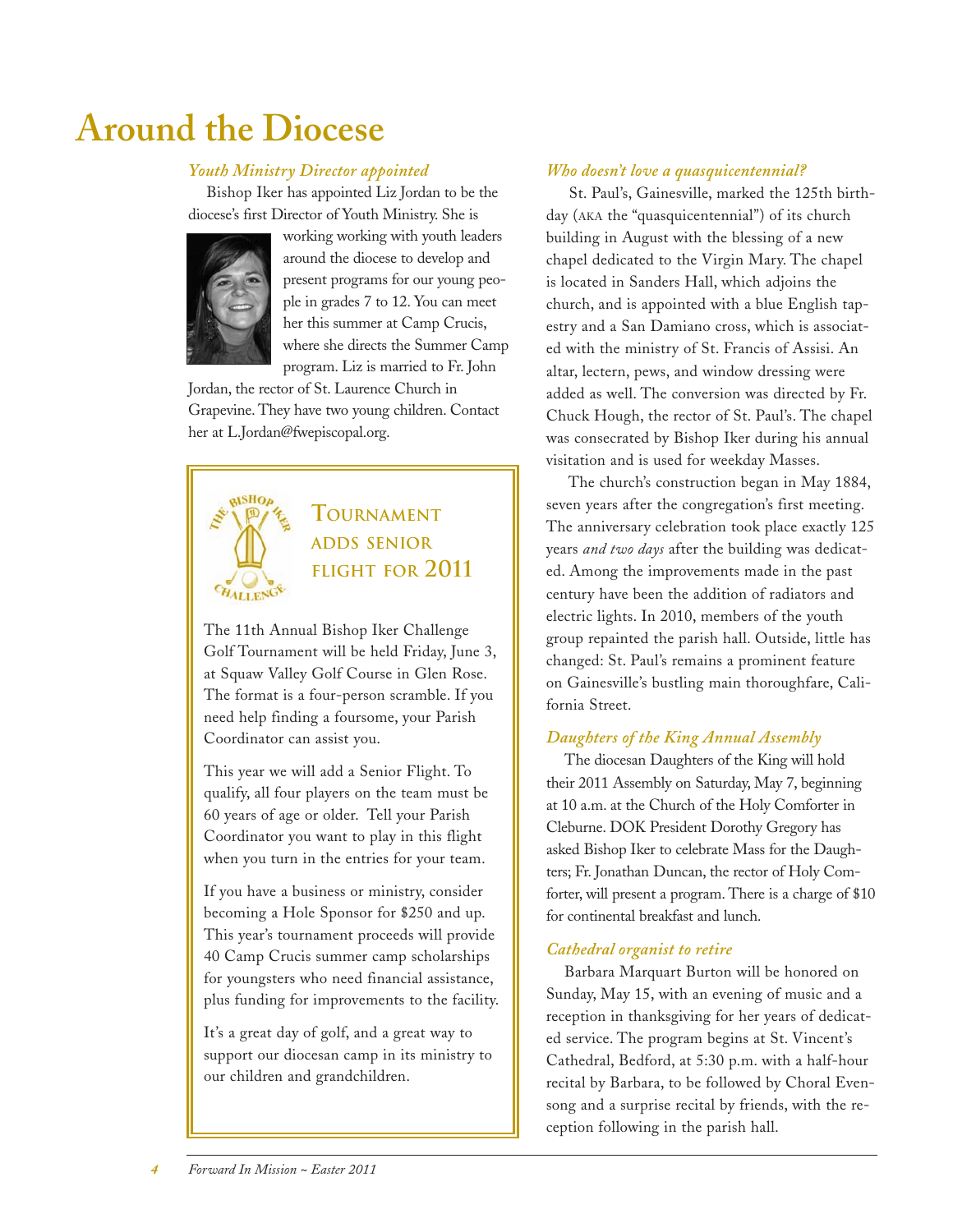

*On Sept. 23, Archbishop Justice Akrofi (center) visited Union Gospel Mission of Tarrant County. The Archbishop was intrigued by UGM's Spiritual Development Program, run by parish ALPHA leaders. He commented that ALPHA is sweeping Africa and is in use in the Anglican church in Ghana, where he is based. Pictured with Archbishop Akrofi are Don Shisler (right), President of the Mission and Fr. Stanley Maneikis, Chaplain.*

#### *Mother's Day is May 8!*

Our diocesan tradition continues with the annual Mother's Day ingathering benefiting La Gran Familia children's home in the Anglican Diocese of Northern Mexico. Simply pick up a



donation envelope and complete the form, naming the woman you wish to honor. No donation is too small, so this is a great gift that even a

child can afford. Envelopes will be collected at church, and the names of all the honored women will be published on the diocesan Web site. Gift enclosure cards are available, making it easy to tell Mom, Grandma, or your favorite teacher that she is appreciated. All donations go to the support of the boys and girls of La Gran Familia.

#### *First Fest was fabulous*

Mark your calendar for the Second Annual Family Fun Festival, to be held Saturday, Sept, 17, celebrating Camp Crucis' 64th birthday.

The first Fest, held last September, was a wonderful day of fellowship that raised \$10,000 for camp improvements and operations. About 200 people attended for some or all of the day, beginning with Mass in St. John's Chapel, and ending

with a barbeque dinner and live dance music. In between were games for kids, a silent auction, and time for everybody to get into the pool. A drawing was held, with a seven-night cruise for two as the first prize.

**Around the Diocese**

So, have your marked you calendar yet for this year's Family Fun Fest? It's Saturday, Sept. 17.

#### *Diocesan Convention election results*

The following were elected to diocesan leadership positions at our 28th annual convention, held Nov. 12 & 13, 2010:

Fr. Scott Wooten • Standing Committee

Larry Votto • Standing Committee

Fr. Jay Atwood • Ecclesiastical Trial Court

#### *Women's Congress*

The annual Congress of Episcopal Church Women, held each October, brings together members of the Daughters of the King and Altar Guild, along with the ECW Cabinet and parish



leaders. The 2010 Congress, which gathered at the Church of the Good Shepherd in Granbury, marked the conclusion of Gay Marquardt's threeyear term as ECW President. Pictured left, Gay, a member of All Saints' Church in Fort Worth, passes a silver cross neck-

lace symbolic of the office to her successor, Bar-

bara Mills (left), a member of St. Francis of Assisi Church in Willow Park.

Pictured at right, keynote speaker Debbie Petta described her role as a prayer team member supporting mission trips and Anglican councils. This year's Congress will be held



Saturday, Oct. 8, at St. Andrew's Church in Grand Prairie.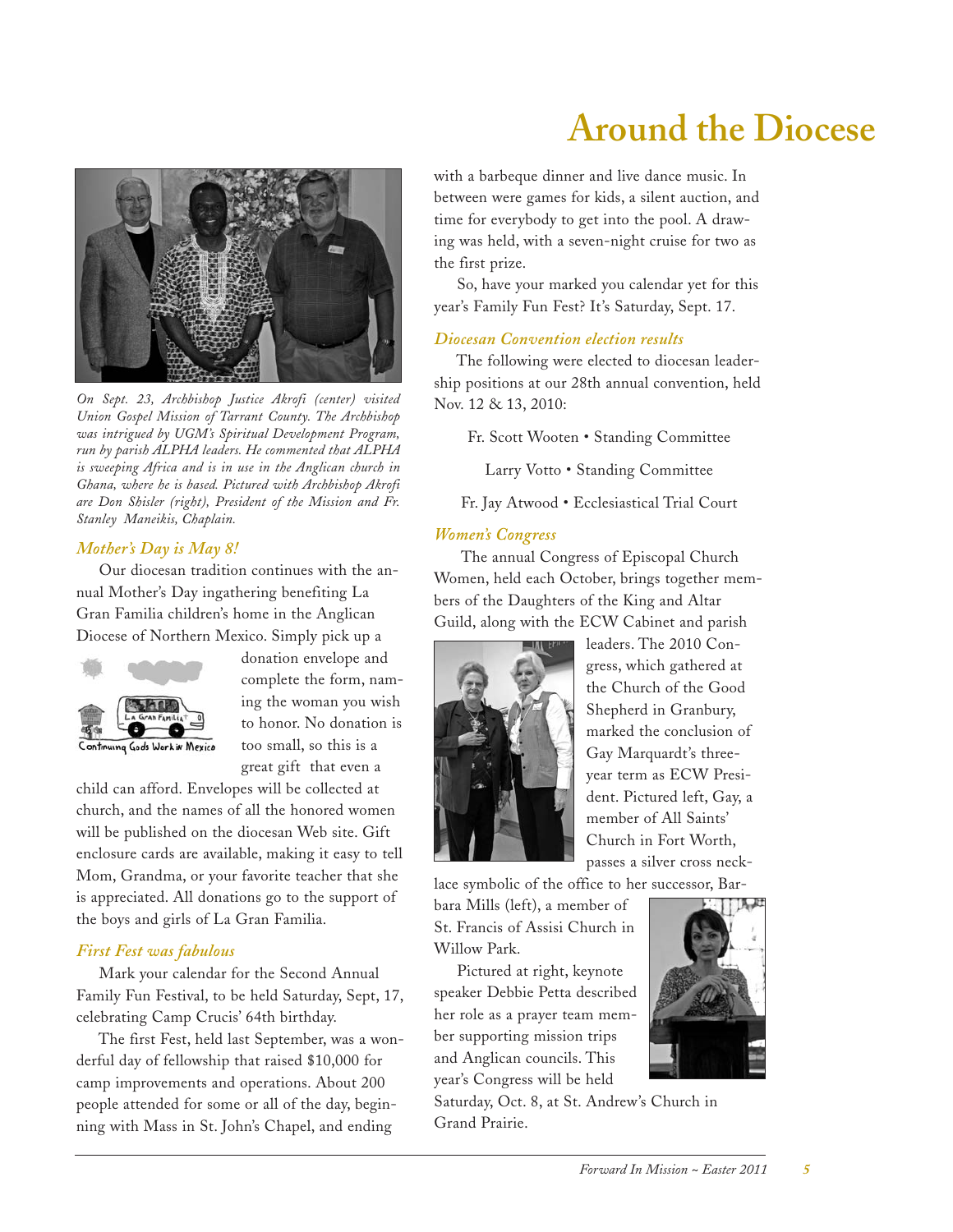## *"Come to Me, all ye that are weary and heavy-laden"* **Rachel Ministries offer Christ's healing and reconciliation after abortion**

#### *by Ann Chambers*

Time does not heal the emotional, spiritual, and psychological effects of abortion. Post-abortion stress can come years after the crisis which led to the abortion of a child.

Statistically, one in three women will have an abortion, and half of those will have multiple abortions. For most, it is a traumatic event, and they live with the pain and regret, usually in isola-



tion. Rather than being the remedy they were seeking, the experience overshadows their lives.

Women – and men, too – can feel guilt, grief, sadness, and/or depression. Some become ill. Most are hesitant to talk about it to anyone, fearing that those who are pro-abortion may trivialize their feelings, and

those who are pro-life may be hostile.

Many women believe God won't forgive them for aborting their babies, even after begging for forgiveness. They may think that they never will be worthy of forgiveness. They forget that God forgives the penitent. Without this knowledge of being forgiven, their pain may go on for years.

Dr. Theresa Burke calls abortion "an intimate weapon" against a woman, who may be "silenced by shame." Even those who encouraged her to abort are no help to her, Burke adds, "because of their own unresolved feelings of guilt." A woman can face depression, guilt, and grief alone, isolated even from God.

Fortunately, there is help. Rachel Ministries is a Christian organization especially for those who need healing after abortion. Its purpose is to help those who are hurting in whatever way they can, and do it with utmost confidentiality.

Betsy Kopor, the founder of Rachel Ministries, says, "making the call to get help for post-abortion pain may be the hardest thing that someone has ever done, but the fruit of that call is coming to know hope, healing, forgiveness, and the mercy of the Lord."

Among a variety of programs and services offered, the most popular and effective is the Rachel's Vineyard Retreat, developed by Dr. Burke. The retreat weekend is a blend of spiritual and emotional help for those going through the deep pain of loss and grief. It is scriptural and sacramental and offers an experiential process to help participants work through issues of loss and come to know the mercy of the Lord. The retreat helps those who suffer to know that they are not alone and that they can return to God. It gives them hope for the future.

Rachel Ministries also offers weekly and monthly support groups and referrals to licensed counselors and clergy who have special training in post-abortion trauma and healing.

*Our diocesan Pro-Life Ministry has arranged for the first Anglican Rachel's Vineyard Retreat to be held May 13-15 at Camp Crucis.* 

*For confidential help after abortion, please contact Rachel Ministries. To get more information or register for the May 13-15 retreat, call 817-923-4757 or email forgiven@racheltx.org. You can also visit the Web site at www.racheltx.org.*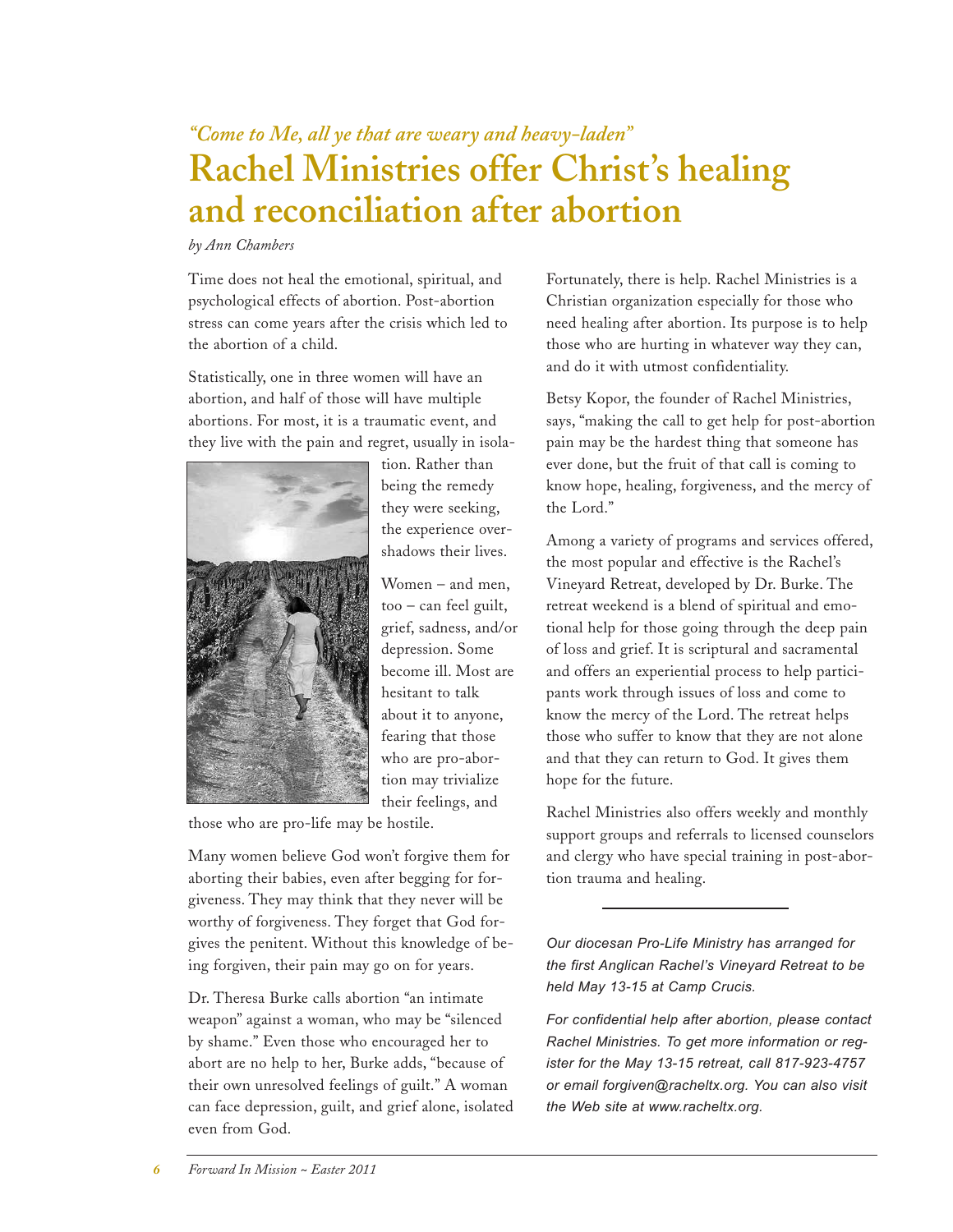### *Anglican Diocese of Northern Malawi* **Joining hands as partners in mission**

*by the Rev. Christopher Culpepper*

"We want to move from a 'hand-out diocese' to a 'hand-up diocese'," said Bishop Fanuel Magangani almost as soon as I arrived in the Diocese of Northern Malawi with our mission team in January. It was just two months since his consecration, and already he was working toward that goal.

Bishop Magangani is young (38), and his diocese is even younger. When it was established just 16 years ago, its first bishop, the Rt. Rev. Jackson Biggers, proposed a companion relationship between Northern Malawi and the Diocese of Fort Worth. I went along when Bishop Iker led the first mission exchange team in 1996. At that time, I was a 25-year-old whippersnapper who had never left the country, let alone traveled to Africa. I found an expression of Christianity like none I had ever experienced. On Likoma Island I met my friend Fanuel, who has now become the first indigenous bishop of Northern Malawi.

This past January, on my second visit to Northern Malawi, I saw abundant growth. The Diocese of Northern Malawi is building the infrastructure that will allow it to develop into mature self-sufficiency, with Christian discipleship the foremost goal of all. For our part, our diocese continues to be renewed and instructed by our connection.

The Diocese of Northern Malawi is our kindred spirit in the advancement of catholic and orthodox Faith and Order. It is blessed with evangelical preaching for the conversion of souls, ablaze with the fire of the Holy Spirit and manifestations of

His gifts, and lit by the beauty of reverent worship. Thanks to our companion relationship, the pulse of international mission beats strong in Fort Worth. As we mature in mission, we are beginning to have an impact in the formation of mission-minded priests for other dioceses. The January mission team consisted of nine students from Nashotah House Seminary, representing our diocese and several others. One does not have to read between the lines very much to appreciate the impact this can have for the renewal and welfare of the Church.

During our visit, Bishop Magangani allowed me to preach and celebrate at St. Mark's Church in Mzuzu, where I first experienced Anglican worship in Africa. The 8 a.m. "ex-pat" service was much like what we find in the States; the 10 a.m. service was a different story altogether. St. Mark's seats 200 people, but I observed roughly 100 additional worshippers standing outside the crowded building, craning to participate, even through a steady downpour. We may have given "hand-outs" in the past, but just of our blessing as these faithful hands and hearts reach back to us!

Since our return, Bishop Fanuel has visited the Diocese of Fort Worth. It has been a joyful occasion to celebrate a wonderful past and establish a prosperous future in our common mission to serve Jesus with all that we have and all that we are. Thanks be to God that we have this opportunity to join hands.



*Fr. Culpepper is the vicar of Christ the Redeemer Church. The two-year-old congregation meets at the Lockheed Martin recreation facility in Fort Worth.*

*At left, Bishop Magangani and his wife, Beatrice, are shown at his November consecration in Mzuzu.*